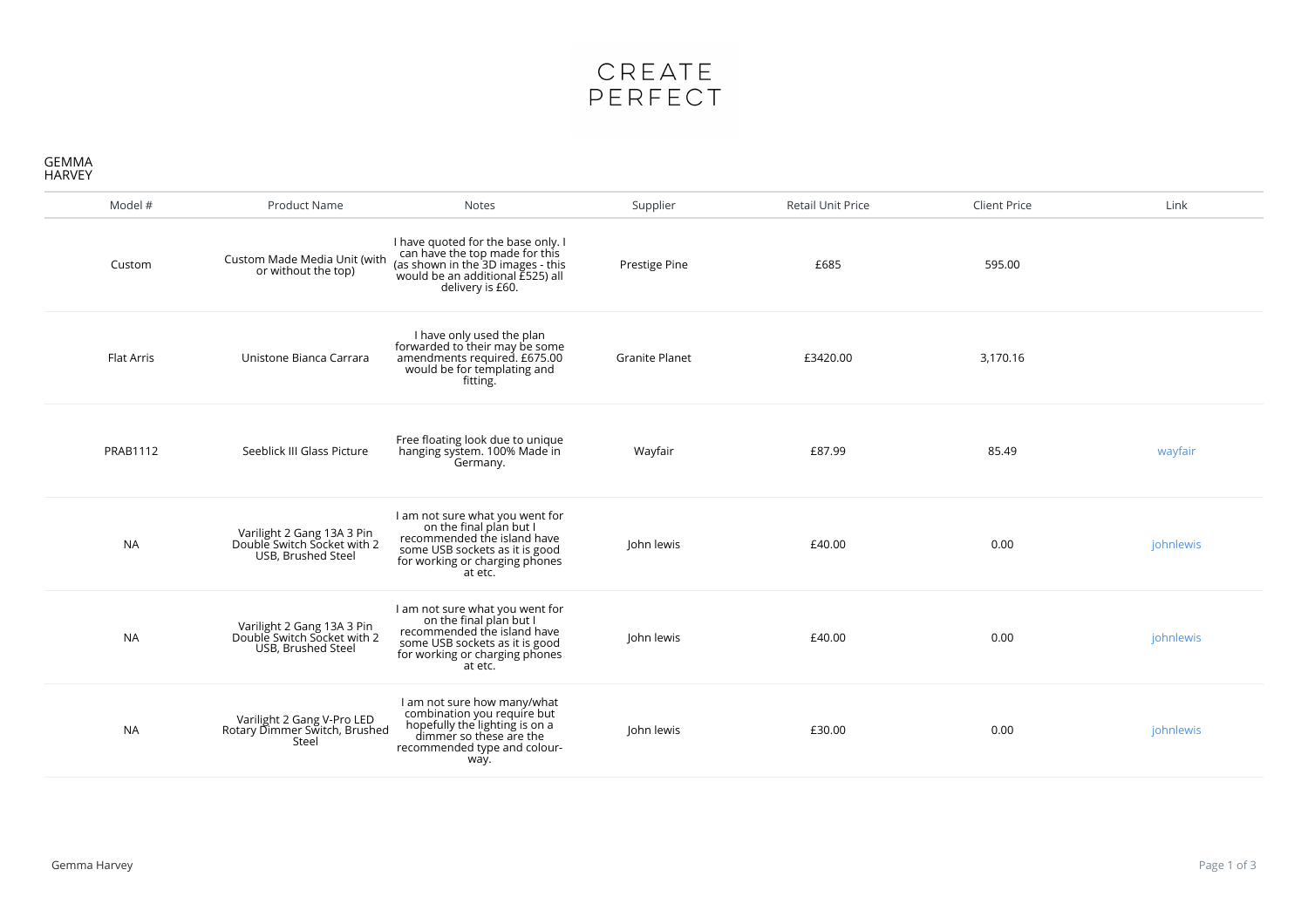| Model #          | Product Name                                                                                                        | <b>Notes</b>                                                                                                                                                                                                                                                                          | Supplier                        | Retail Unit Price | <b>Client Price</b> | Link              |
|------------------|---------------------------------------------------------------------------------------------------------------------|---------------------------------------------------------------------------------------------------------------------------------------------------------------------------------------------------------------------------------------------------------------------------------------|---------------------------------|-------------------|---------------------|-------------------|
|                  | Steel                                                                                                               | I am unsure how much you need<br>Varilight 2 Gang Socket, Brushed but this is the finish and look I<br>would go for on the sockets and<br>switches.                                                                                                                                   | John lewis                      | £15.00            | 0.00                | johnlewis         |
| RFDC59-SL        | LUXOR BENCH - In the Slate                                                                                          | *please check all dimensions as<br>this may vary in suitability<br>depending on leg sizes and<br>heights of your dining table.                                                                                                                                                        | Roseland furniture              | £379.00           | 379.00              | roselandfurniture |
| <b>H-WDSTL</b>   | Weathered Oak Bar Stool                                                                                             | *Please check stools are the<br>correct size for you as island<br>heights can vary. This items has<br>been chosen due to its exquisite<br>quality being one of the first<br>thing you notice as you enter the<br>room. It is also hard-wearing and<br>will look even better with age. | Cox and cox                     | £180.00           | 516.00              | coxandcox         |
| <b>NA</b>        | Details about Farmhouse Kitchen styles and have them painted<br>Dining Chairs Vintage Painted<br>Šhabby Chic Chairs | I would choose three different<br>white to achieve the look in the<br>3D renders. Have them paired<br>with an real wood table.                                                                                                                                                        | Ebay Supplier<br>www.ebay.co.uk | £50.00            | 150.00              | ebay              |
| H-EMBGLZ         |                                                                                                                     | This is the smallest of the<br>arrangement of three and this<br>NEW Embossed Glazed Planter one I would recommend you add<br>a plant - as shown in the image<br>on the link.                                                                                                          | Cox and cox                     | £18.50            | 17.65               | coxandcox         |
| <b>H-OVALVAS</b> | NEW Taupe Glass Oval Vase                                                                                           | Crafted from glass in a unique<br>oval shape, our large smoky<br>blush vase will look perfect on<br>your floor or tabletop.                                                                                                                                                           | Cox and cox                     | £60.00            | 55.00               | coxandcox         |
| <b>H-LRGEMB</b>  | NEW Embossed Glazed Vase -<br>Large                                                                                 | Placed with nothing in. This can<br>be the second of three by using<br>the glass brown vase or the<br>tallest with a clear glass one as<br>shown in the image link. It<br>depends on the height you're<br>trying to acheive.                                                          | Cox and cox                     | £40.00            | 37.00               | coxandcox         |